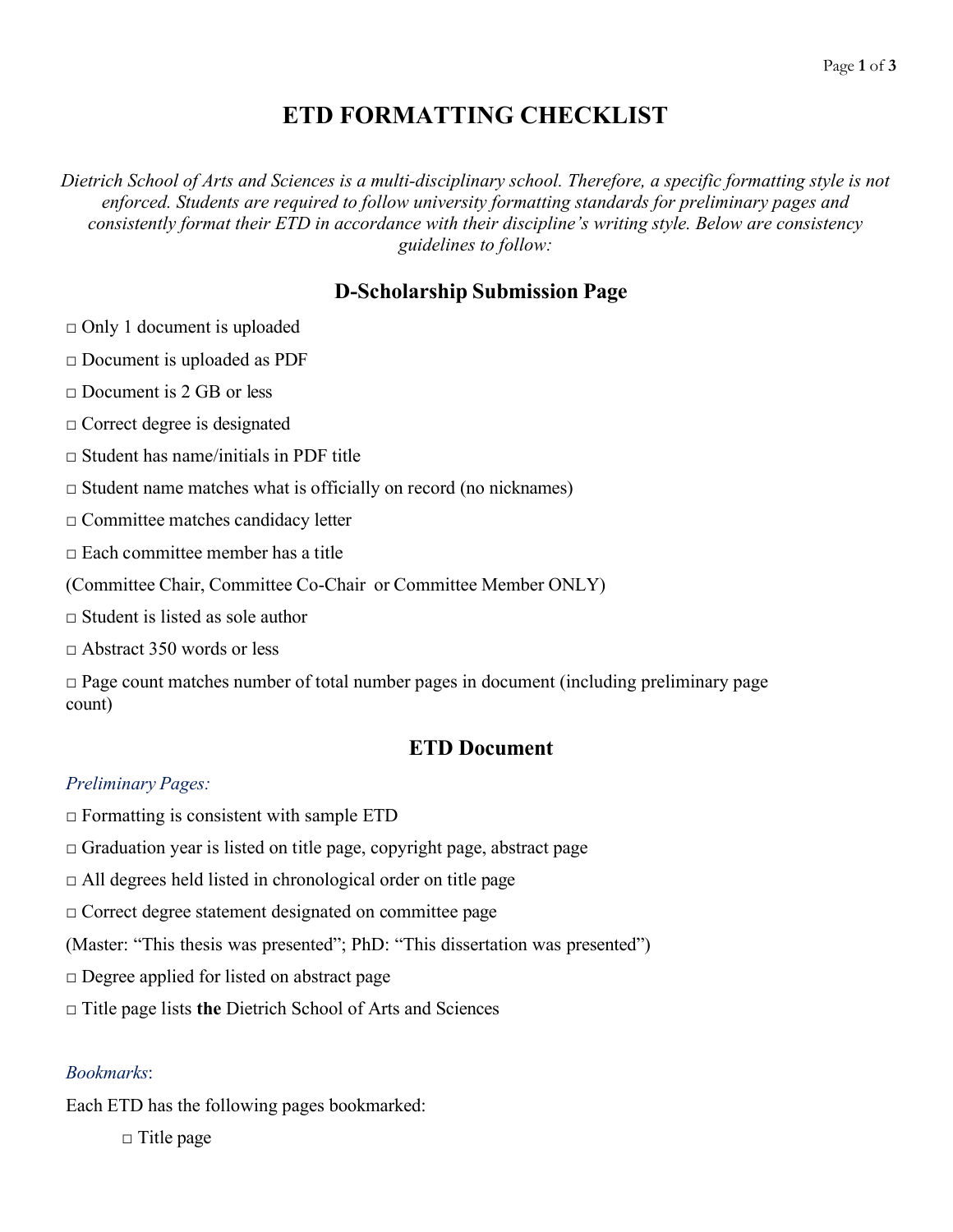- □ Abstract page
- □ Table of contents
- $\Box$  List of tables/figures/schemes/equations (as applicable)
- □ Each chapter
- $\square$  Each appendix
- $\Box$  Bibliography

 $\Box$  If chapter subsections are bookmarked, these bookmarks are collapsed under the primary chapter bookmarks  $\square$  No unnecessary bookmarks (i.e. individual paragraphs/quotes bookmarked)

#### *Page Numbers*:

- $\Box$  Title page is unnumbered
- $\Box$  Preliminary pages are numbered with Roman numerals (committee page through preface/acknowledgements)
- $\Box$  Introduction starts  $\omega$  1
- □ Pages are numbered in order
- □ Page numbers are formatted consistently throughout document
- □ There are no blank pages
- $\Box$  Page numbers in table of contents, list of figures, etc. are properly aligned

## *Page Formatting:*

 $\Box$  All pages are 8.5" x 11"

 $\Box$  Margins are the same throughout document (headings and text cannot go into margins, but OK if

larger tables/figures do)

 $\Box$  Text is aligned/justified consistently

## *Hyperlinks:*

Everything on the following pages is hyperlinked:

- $\Box$  Table of contents
- $\Box$  List of tables (if applicable)
- $\Box$  List of figures (if applicable)
- $\Box$  List of schemes (if applicable)
- $\Box$  List of equations (if applicable)